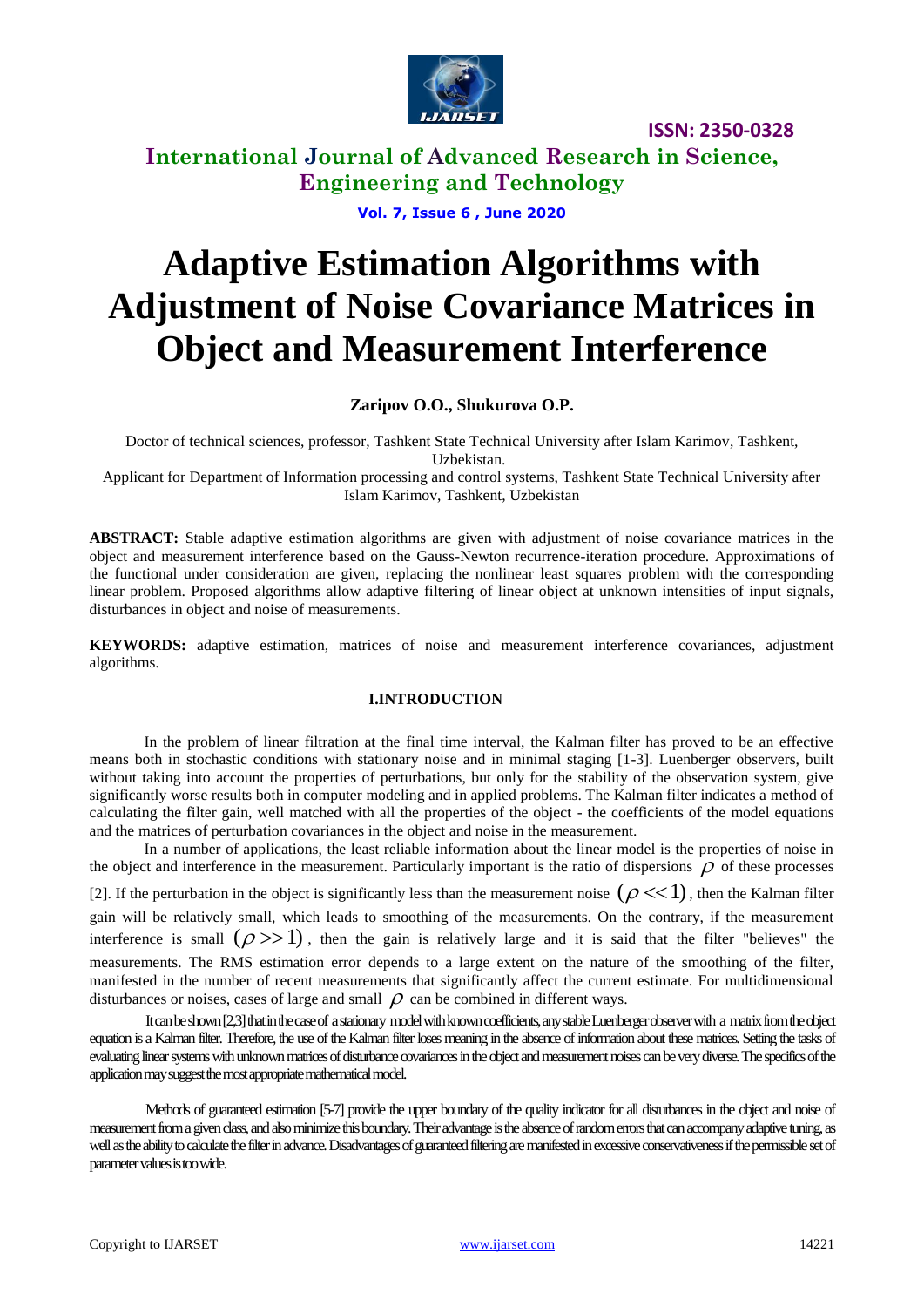

## **International Journal of Advanced Research in Science, Engineering and Technology**

**ISSN: 2350-0328**

### **Vol. 7, Issue 6 , June 2020**

Methods of nonlinear filtering and Bayesian estimation of model parameters are very diverse [8]. Model parameters are evaluated using a suitable set of statistics generated from incoming measurements. Efficient numerical implementation is achieved by proper parameterization and finitedimensional approximation, including filter banks.

In [1,8,9] discusses various algorithms for adaptive filtering of systems with unknown constant parameters. These parameters can be values of perturbation covariance matrices. The presented decision algorithms refer either to the case of a finite set of values of an unknown parameter, or to the case of the existence of a probabilistic distribution of an unknown parameter, which can be used in Bayesian formulas.

Algorithms for adaptive estimation of perturbation covariance matrices in linear stationary systems were studied in [4, 10]. In the case of scalar measurements and scalar disturbance in theobject, an asymptotically accurate estimate of the ratio of disturbance dispersions in the object and measurement noise is obtained in [4]. A generalization to a multivariate case is presented in [10] assuming that the measurement noise covariance matrix is known.

Let the observation object be described by a linear model:

$$
x_{t} = A_{t-1}x_{t-1} + B_{t}w_{t},
$$
  

$$
y_{t} = C_{t}x_{t} + v_{t}, \quad 1 \le t \le T,
$$

wherein  $x_t$  - is the dimension state vector  $n$ ,  $y_t$  - is the dimension measurement vector  $m$ ,  $w_t$  - is the perturbation in the dimension object  $l$ ,  $v_t$  - is the measurement noise. Matrices  $A_t$ ,  $B_t$ ,  $C_t$  of respective dimensions are known. The measurement sequence  $y^0 = (y_t)^T$  $y^0 = (y_t)_{t=1}^T$  and the a priori Gaussian distribution of the initial vector  $x_0$  with the mean  $\bar{x}$  and the covariance matrix  $P$  are given. An estimate of the state vector  $x_r$ , as well as an accuracy characteristic of this estimate, must be found. Perturbation in object  $W_t$  and measurement noise  $V_t$  form a joint vector  $\xi_i = col(w_i, v_i)$ .

Thus, the model is determined by a set of vectors  $\zeta = col(w, v)$ .  $\zeta = col(w_t, v_t)_{t=1}^T$  aligned with the measurements *T*  $y = (y_t)_{t=1}^T$ . Hereinafter, the consistency of the set  $\xi$  with the measurements y means that the linear object with the perturbations  $(w_t)$  and the measurement noise  $(v_t)$  of the set  $\xi$  has the same output as  $(y_t)$ . All matched sets form an affine space. To select one set and therefore one model, enter a quality measure. Let in an arbitrary model  $R_T(\xi)$  - be a covariance matrix of the prediction error of the last dimension  $\mathcal{E}_T = y_T - C_T \hat{x}_{T/T-1}$ . The quality measure of this model can then be defined as

$$
F(\xi) = tr(R_T(\xi)S),
$$

where  $S$  - is some non-negative defined matrix with coefficients reflecting the weight of different components of vector  $\mathcal{E}_T$ . This quality indicator is selected for the following reasons [9-11]: in different stochastic models of the observed object, it gives a filter gain close to the optimal; there are effective algorithms for minimizing it; it takes into account the accuracy of evaluation at the last moment of time, which is important in application to management tasks.

Let  $\xi = (\xi_t)^T$  $\zeta = (\zeta_t)_{t=1}^T$  - be a set of vectors in  $R^N$ . Then [11] among all normal distributions in  $R^N$  with zero mean, the maximum probability density on the set of  $\zeta$  implementations of independent random variables with this distribution is achieved with a matrix of covariances

$$
P=\frac{1}{T}\sum_{t=1}^T \xi_t \xi_t^*.
$$

The functional  $J(\xi)$  is completely defined by the covariance matrix

$$
Q = \begin{pmatrix} Q_w & Q_{wv} \\ Q_{vw} & Q_v \end{pmatrix},
$$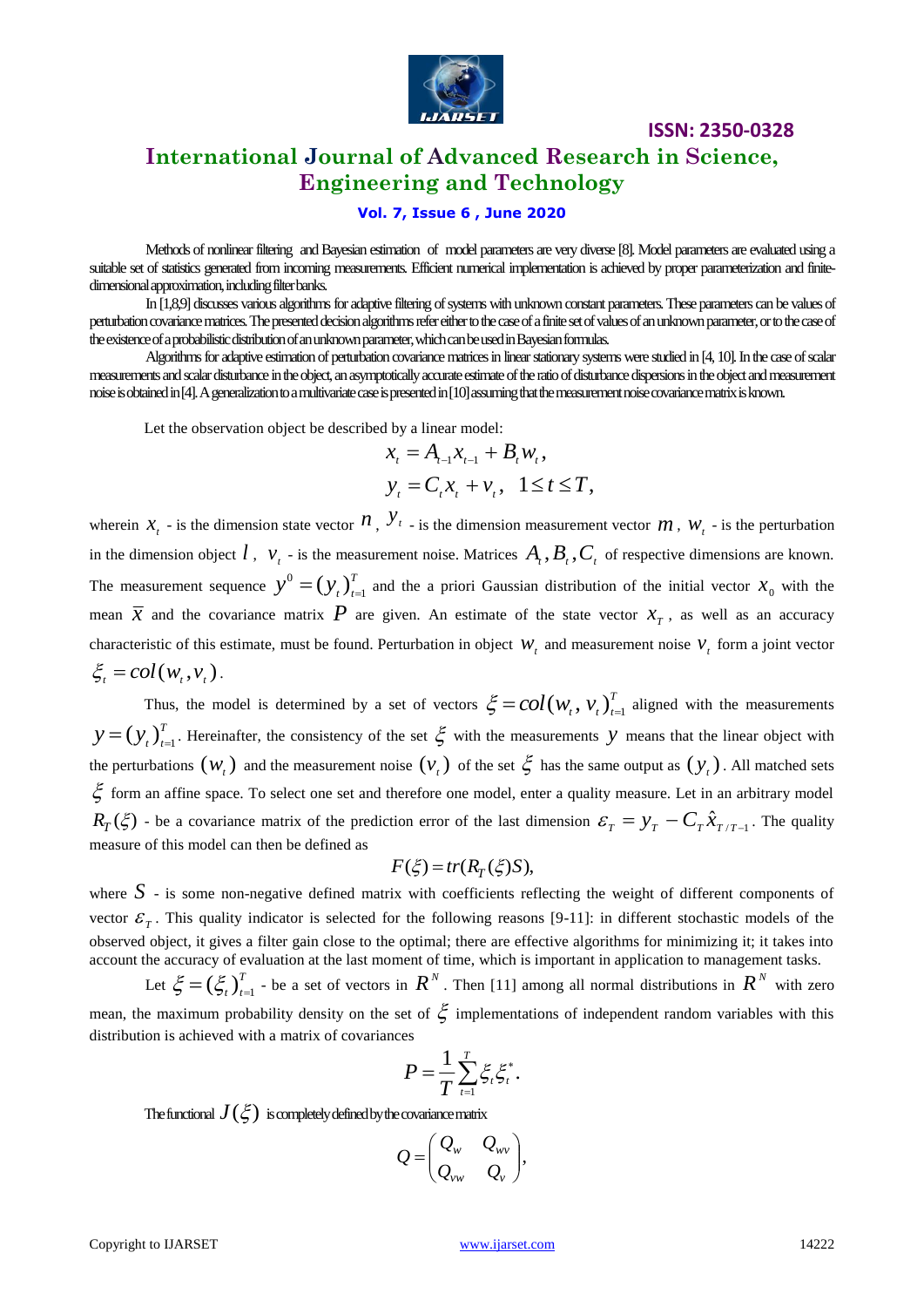

### **ISSN: 2350-0328**

### **International Journal of Advanced Research in Science, Engineering and Technology**

### **Vol. 7, Issue 6 , June 2020**

the dimension of which is independent of  $T$  . Function  $F\,$  can be minimized by various methods, for which it will be necessary to calculate its partial derivatives over all elements  $\tilde{\zeta}$  . We will use the Gauss-Newton iterative algorithm as one of the effective methods for minimizing the function of many variables [12-18].

The Gauss-Newton method, which allows the current point  $\zeta_c$  to find the next point  $\zeta_+$ , is based on the approximation of the function  $F(\xi)$  in the vicinity of the current point  $\xi_c$  by its affine model

$$
M_c(\xi) = F(\xi_c) + J(\xi_c)(\xi - \xi_c) = F(\xi_c) + J(\xi_c)\Delta\xi
$$

and corresponding replacement of the nonlinear least squares problem with the linear least squares problem of the form [13-15]:

$$
\left\| M_c(\xi) \right\|^2 / 2 = \left\| F(\xi_c) + J(\xi_c) \Delta \xi \right\|^2 / 2 = \varepsilon_c / 2, \tag{1}
$$

where  $\varepsilon_c = ||F(\xi_c) + J(\xi_c) \Delta \xi||^2$  $\mathcal{E}_c = \left\| F(\xi_c) + J(\xi_c) \Delta \xi \right\|^2$  – is a misalignment of equation

$$
J(\xi_c)\Delta \xi = -F(\xi_c),\tag{2}
$$

here  $J$  – is the Jacobi matrix of the vector function  $F = (f_1, ..., f_m)$ :

$$
J = \begin{bmatrix} \nabla^T f_1 \\ \dots \\ \nabla^T f_m \end{bmatrix} \in R^{m \times n}, \quad \nabla f_u = \begin{bmatrix} \partial f_u / \partial \xi_1 \\ \dots \\ \partial f_u / \partial \xi_n \end{bmatrix} \in R^n,
$$

In rare cases, the matrix  $J(\xi_c)$  of equation (2) is square and non-degenerate; in these cases, its only solution

$$
\Delta \xi = -J^{-1}(\xi_c)R(\xi_c), \ \xi_+ = \xi_c + \Delta \xi \tag{3}
$$

is the solution of problem (1) with zero non-binding [14].

More often there are cases when matrix  $J(\xi_c) \in R^{m \times n}$  is a matrix of general form, but the condition of compatibility of equation (2), having the form:

$$
J(\xi_c)J^+(\xi_c)F(\xi_c) = F(\xi_c)
$$
\n<sup>(4)</sup>

wherein  $J^+(\xi_c) \in R^{n \times m}$  – is pseudo-inverse to matrix  $J(\xi_c)$ . Note [12-14] that if equation (2) is rewritten in equivalent form:

$$
J(\xi_c)\xi = J(\xi_c)\xi_c - F(\xi_c),
$$

that condition of its compatibility

$$
J(\xi_c)J^+(\xi_c)[J(\xi_c)\xi_c - F(\xi_c)] = J(\xi_c)\xi_c - F(\xi_c),
$$

given property  $JJ^+J = J$ , it is equivalent to condition (4).

Then the solution of equation 
$$
(2)
$$
 is:

$$
\Delta \xi = -J^+(\xi_c) F(\xi_c) + [I - J^+(\xi_c) J(\xi_c)] y, \quad \xi_+ = \xi_c + \Delta \xi
$$
\n<sup>(5)</sup>

This solution is the only one if the condition is met along with (4)

$$
J^+(\xi_c)J(\xi_c)=I,
$$

and is recorded as

$$
\Delta \xi = -J^+(\xi_c) F(\xi_c), \ \xi_+ = \xi_c + \Delta \xi \,. \tag{6}
$$

In other cases, the choice of a single solution from (5) is subject to some additional requirements; such is, for example, the requirement [14-16]: find

$$
\min \left\| \Delta \xi \right\|, \qquad \Delta \xi = -J^+(\xi_c) F(\xi_c) + [I - J^+(\xi_c) J(\xi_c)] y. \tag{7}
$$

The solution of problem (2), (7) is called normal; it is also recorded as (7).